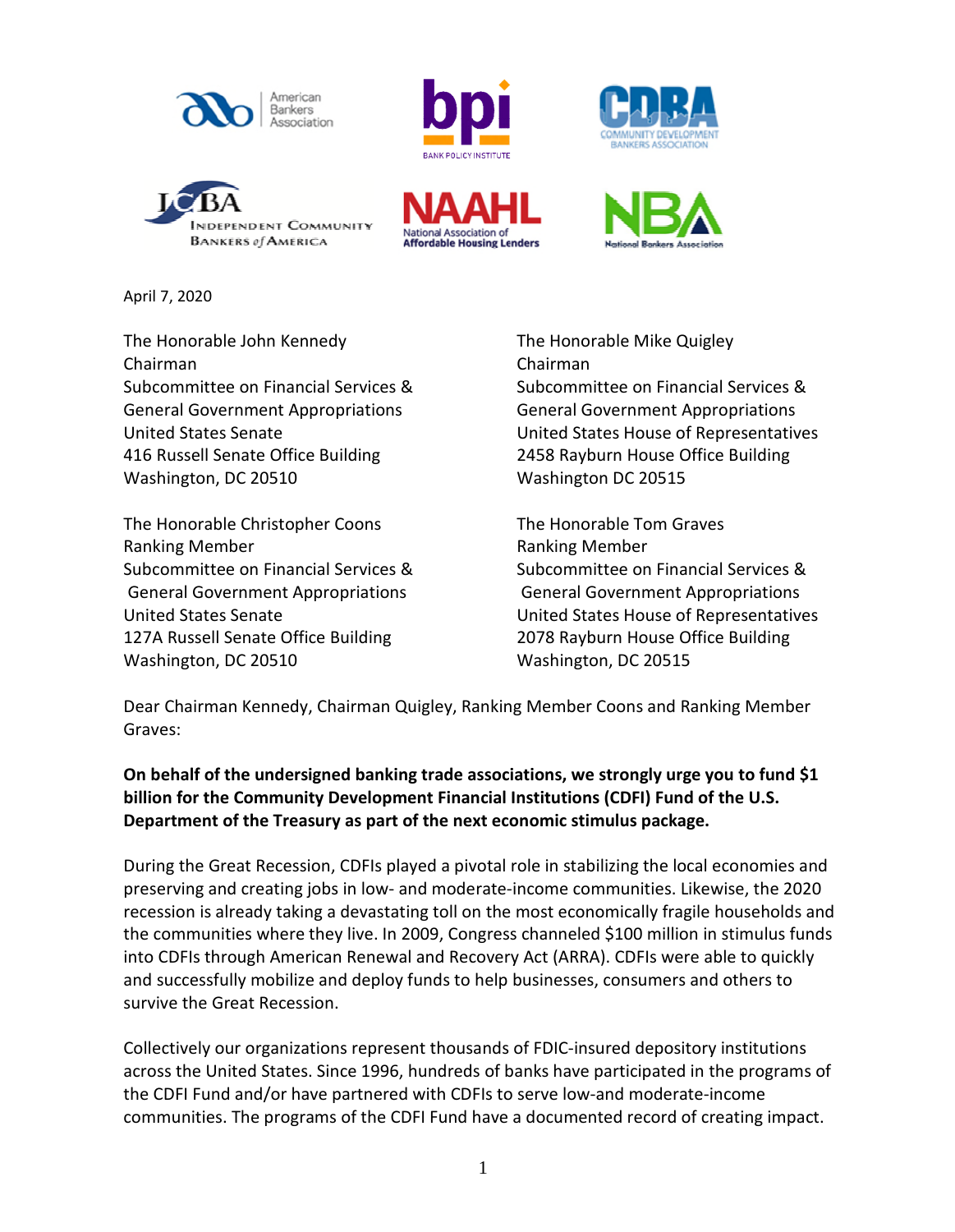They are invaluable in helping banks find ways to serve credit markets and communities that otherwise might not be served.

The \$1 billion request is modest relative to the size and scope of the CDFI industry. Currently, there are 1,131 CDFIs that collectively total \$211 billion in total assets with total outstanding portfolios of \$158.7 billion. The \$1 billion request represents a modest 0.47% of total CDFI industry assets. This capital, however, is critically important at this time. The monies will leverage up to 12-times (\$12 billion) the \$1 billion in private capital that will be channeled to local businesses, nonprofits, and others to help recover the devastating effects of the recession and begin rebuilding.

The CDFI Fund and CDFIs are one of the Federal Government's best market-based strategies for leveraging and channeling needed resources to our most distressed communities.

**In the interests of promoting economic stabilization, job preservation and creation, and addressing community needs in the hardest hit urban, rural and Native American communities, we strongly urge you to allocate \$1 billion in stimulus funding to the CDFI Fund.** 

Sincerely,

American Bankers Association 1120 Connecticut Avenue, NW Washington, DC 20036 *[www.aba.com](http://www.aba.com/)*

Bank Policy Institute 6000 13th Street, NW, Suite 400 Washington, DC 20005 *[www.bpi.com](http://www.bpi.com/)*

Community Development Bankers Association 1444 I Street, NW, Suite 201 Washington, DC 20005 *[www.cdbanks.org](http://www.cdbanks.org/)*

Independent Community Bankers of America 1615 L Street, NW, Suite 900 Washington, DC 20036 *[www.icba.org](http://www.icba.org/)*

National Association of Affordable Housing Lenders 1025 Connecticut Ave, NW, Suite 710 Washington, DC 20036 *www.naahl.org*